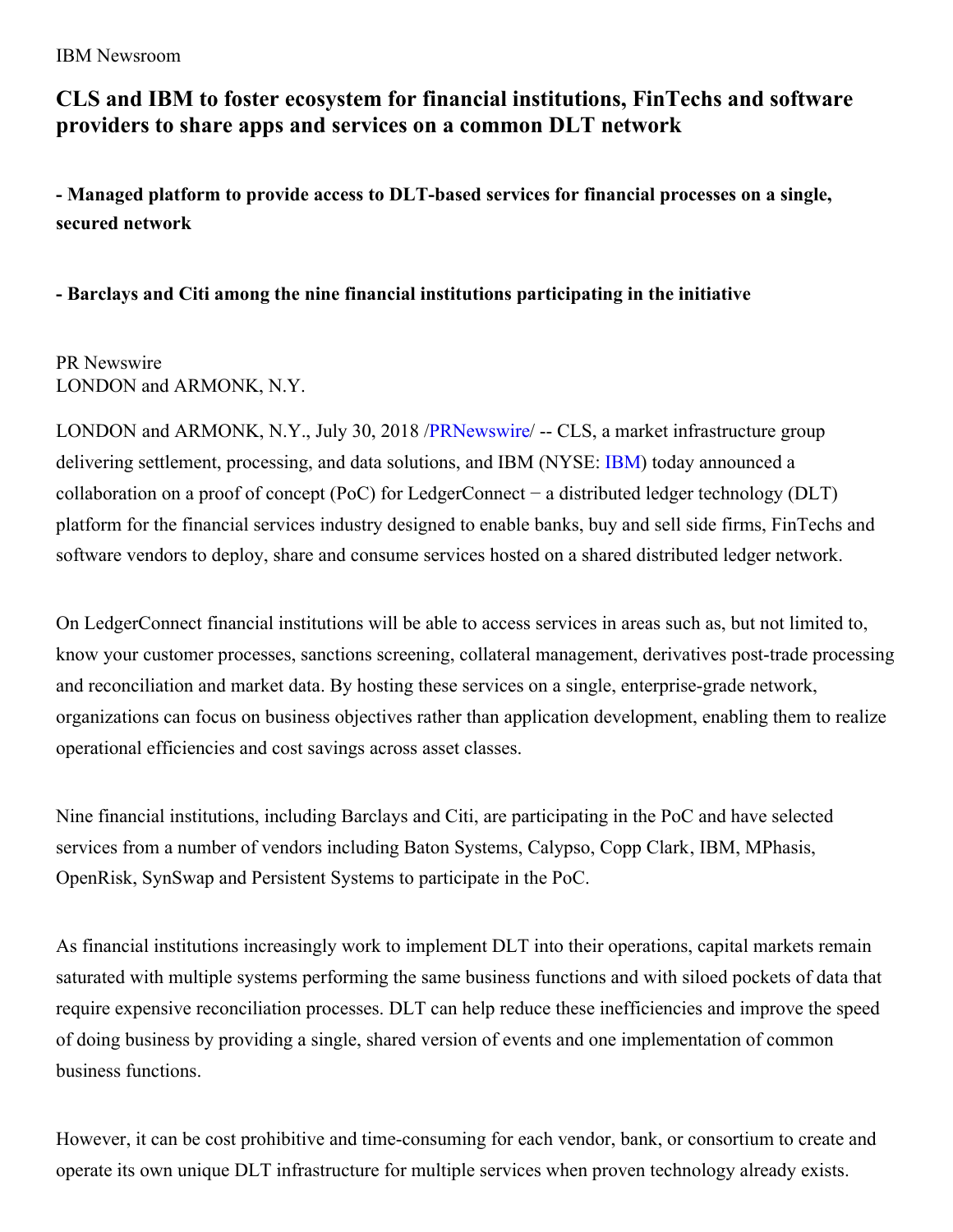LedgerConnect aims to solve this problem by providing a single shared and highly secured network on which multiple services can be deployed and consumed. This allows financial institutions to focus on transforming business processes rather than creating multiple new blockchain applications, networks and services in silos that could lead to increased interoperability costs and complexity.

Operating on a private permissioned network based on the IBM Blockchain Platform and Hyperledger Fabric technology, LedgerConnect will be designed for regulated and security-conscious enterprises and available across asset classes. Support for additional ledger technologies may be provided in the future, based on market demand and developments.

Commenting on LedgerConnect, **Alan Marquard**, *Chief Strategy and Development Of icer,* **CLS** said, "LedgerConnect is part of CLS's strategy to explore how we can provide safe and robust solutions that create efficiencies and reduce risk for a diverse range of firms operating in the financial markets. We expect LedgerConnect to deliver enhanced efficiencies and economies of scale over single-purpose distributed ledger networks."

"Together IBM and CLS have been early pioneers in advancing blockchain solutions for the financial services space," said **Marie Wieck, general manager, IBM Blockchain**. "Building on the success of CLSNet and leveraging the strong relationship CLS has with the world's leading financial institutions, LedgerConnect is uniquely positioned as a blockchain marketplace for the financial services industry, which will accelerate innovation across the ecosystem with value added services for blockchain networks."

On completion of a successful PoC, generation of market demand, and receipt of all necessary regulatory approvals, CLS and IBM plan to make the platform widely available to the industry.

#### **About CLS**

CLS helps clients navigate the changing FX marketplace – reducing risk and creating efficiencies. Our extensive network and deep market intelligence enable CLS specialists to lead the development of standardized solutions to real market problems. Our innovative, forward-looking products make the trading process faster, easier, safer and more cost-effective – empowering our clients' success.

#### **For further information please contact:**

Greentarget +44 (0)20 7250 7007 [cls@greentarget.co.uk](mailto:cls@greentarget.co.uk)